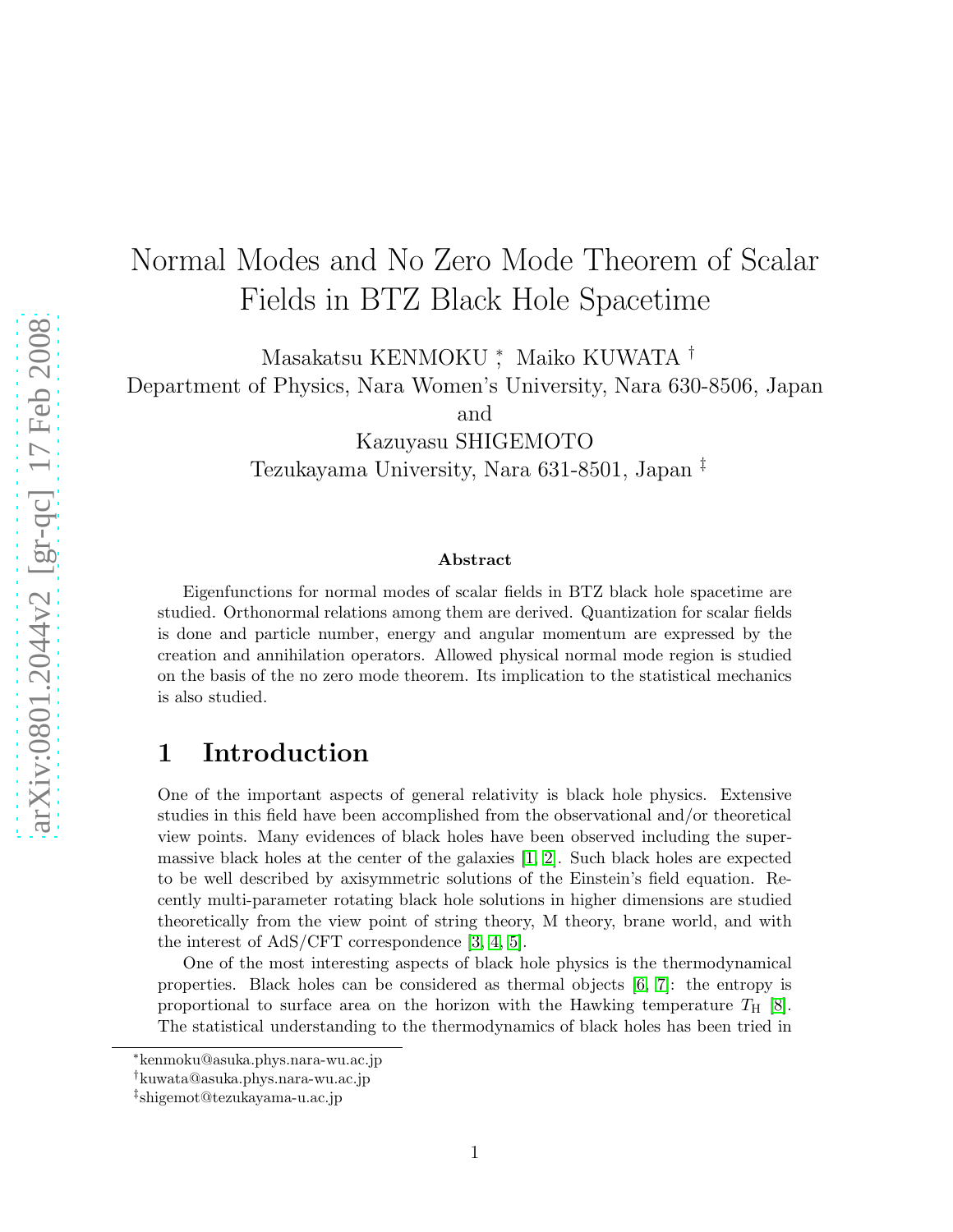the frames of field theories [\[9\]](#page-9-8), string theory [\[10\]](#page-9-9) and others. Among them, the brick wall model has been proposed by 't Hoof in order to interpret the area law of the black hole entropy by considering the freedom of scalar fields around black hole horizon in the standard framework of statistical mechanics [\[11\]](#page-9-10).

On the other hand, there are some problematic issues in understanding the black hole thermoynamics. One of fundamental problems is the super-radiant instability, which occurs in case of rotating black holes. This problem is the case that the flux intensity of scattered outgoing fields to black hole becomes larger than that of ingoing fields under the condition of  $\omega - \Omega_H m < 0$  [\[12,](#page-9-11) [13\]](#page-9-12), where  $\omega$  and m are frequency and azimuthal angular momentum of field and  $\Omega_H$  is the angular velocity of black hole. The Boltzmann factor and then the partition function become ill-defined due to the existence of the super-radiance  $[14]$ . In BTZ black hole spacetime  $[15]$ , the superradiance problem for the scalar fields is also discussed extensively [\[16,](#page-9-15) [17,](#page-9-16) [18,](#page-9-17) [19\]](#page-9-18). In our previous papers, statistical mechanics of scalar fields in multi-rotating black hole spacetime are studied [\[20,](#page-9-19) [21\]](#page-9-20).

The purpose of this paper is to investigate the normal modes of scalar fields around rotation black holes to define the statistical mechanics well and to understand the super-radiance problem. In order to make the problem clear, we study the BTZ black hole model which is the anti-de Sitter rotating black hole in  $(2+1)$  dimension. In case of quasinormal modes in BTZ spacetime, exact analytically treatment have been done [\[22\]](#page-9-21). Therefore we expect to obtain the exact eigenfunctions in case of normal modes too. As the boundary conditions, we impose the Dirichlet boundary condition at infinity and the Dirichlet or Neumann boundary condition at horizon for eigenfunctions of normal modes.

The organization of this paper is as follows. In section 2, we prepare notations and definitions of BTZ black hole spacetime and scalar fields for the convenience of the subsequent sections. In section 3, we derive the orthonormal relations among eigenfunctions of normal modes. In section 4, the quantization of the scalar fields will be done. In section 5, particle number, energy and angular momentum are calculated to represent by creation and annihilation operators. In section 6, we will show the theorem of nonexistence of zero normal mode eigenstates. The allowed physical normal mode region will be derived as its application and statistical implication will also be studied in the section too. The results will be summarized in the final section.

### 2 Scalar fields in BTZ black hole spacetime

This section is the preparation for definitions and notations in the following sections.

The Einstein-Hilbert action with negative cosmological constant  $(\Lambda = -1/\ell^2)$  in  $(2+1)$  dimension is

$$
I_G = \frac{1}{16\pi G} \int d^3x \sqrt{-g} (R + \frac{2}{\ell^2}) \ . \tag{2.1}
$$

In the following, the gravitational constant is normalized as  $G = 1/8D$  The vacuum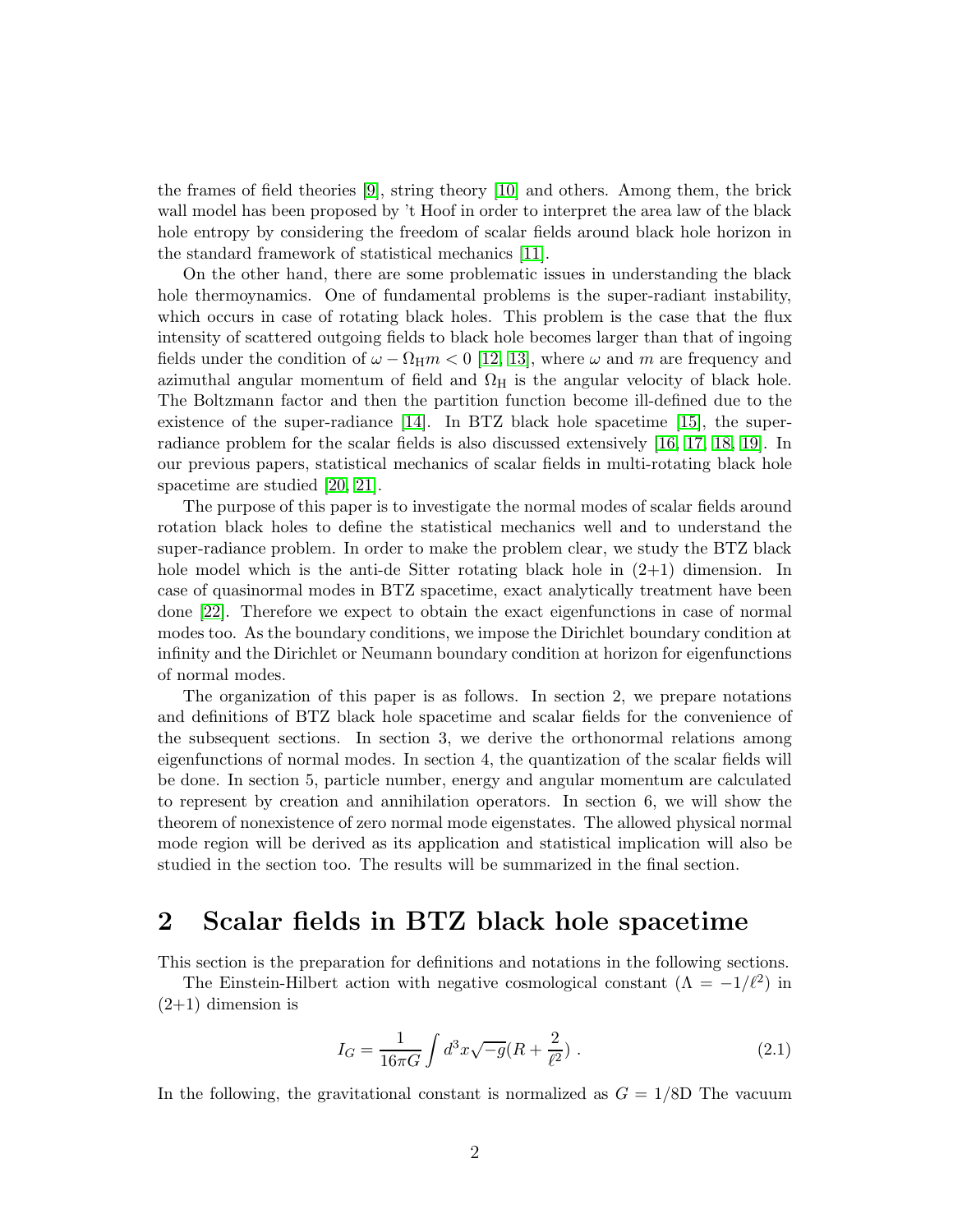Einstein's equations for this action are

$$
R_{\mu\nu} - \frac{g_{\mu\nu}}{2}R - \frac{g_{\mu\nu}}{\ell^2} = 0.
$$
 (2.2)

Banados, Teitelboim and Zanelli (BTZ) solution is in the form as [\[15\]](#page-9-14),

$$
ds^{2} = g_{tt}dt^{2} + g_{\phi\phi}d\phi^{2} + 2g_{t\phi}dtd\phi + g_{rr}dr^{2} , \qquad (2.3)
$$

where the components of metric are

$$
g_{tt} = M - \frac{r^2}{\ell^2}, \quad g_{t\phi} = -\frac{J}{2}, \qquad (2.4)
$$

$$
g_{\phi\phi} = r^2, \quad g_{rr} = (-M + \frac{J^2}{4r^2} + \frac{r^2}{\ell^2})^{-1}
$$
 (2.5)

with black hole mass  $M$  and rotation parameter  $J$ . The contravariant time component of metric is negative of covariant radial component:

$$
g^{tt} = -g_{rr} \tag{2.6}
$$

Zeros of their inverse function denote the horizon of black hole

$$
r_{\pm}^2 = \frac{M\ell^2}{2} \left( 1 \pm \sqrt{1 - \frac{J^2}{M^2 \ell^2}} \right) , \qquad (2.7)
$$

where the event horizon is  $r_{+}$ . Note that the BTZ metrics can be rewritten in a diagonal form:

$$
ds^{2} = \frac{1}{g^{tt}}dt^{2} + g_{\phi\phi}(d\phi + \frac{g_{t\phi}}{g_{\phi\phi}}dt)^{2} + g_{rr}dr^{2}.
$$
 (2.8)

The action and the Lagrangian density for the minimally coupled complex scalar field with dimensionless mass  $\mu$  under the BTZ spacetime is

$$
I_{\text{Scalar}} = \int dt dr d\phi \sqrt{-g} L_{\text{Scalar}} , \qquad (2.9)
$$

$$
L_{\text{Scalar}} = -(g^{\mu\nu}\partial_{\mu}\Phi^*(x)\partial_{\nu}\Phi(x) + \frac{\mu}{\ell^2}\Phi^*(x)\Phi(x)). \qquad (2.10)
$$

The Klein - Gordon equation for this action is

$$
\left(\frac{1}{\sqrt{-g}}\partial_{\mu}(g^{\mu\nu}\sqrt{-g}\partial_{\nu}) - \frac{\mu}{l^2}\right)\Phi = 0.
$$
\n(2.11)

(2.12)

The background BTZ metric do not depend on time and azimuthal angle variables, and then the scalar field solution is put in the form:

$$
\Phi = e^{-i\omega t} e^{im\phi} R(r) , \qquad (2.13)
$$

where  $\omega$  and  $m$  ( $m = 0, \pm 1, \pm 2, \cdots$ ) denote frequency and azimuthal angular momentum. The equation for the radial wave function becomes

$$
\left(-g^{tt}(\omega - \frac{J}{2r^2}m)^2 - \frac{m^2}{r^2} + \frac{1}{r}\frac{d}{dr}\frac{r}{g_{rr}}\frac{d}{dr} - \frac{\mu}{\ell^2}\right)R(r) = 0.
$$
 (2.14)

We note that this equation is invariant under the symmetry of  $(\omega, m)$  and  $(-\omega, -m)$ .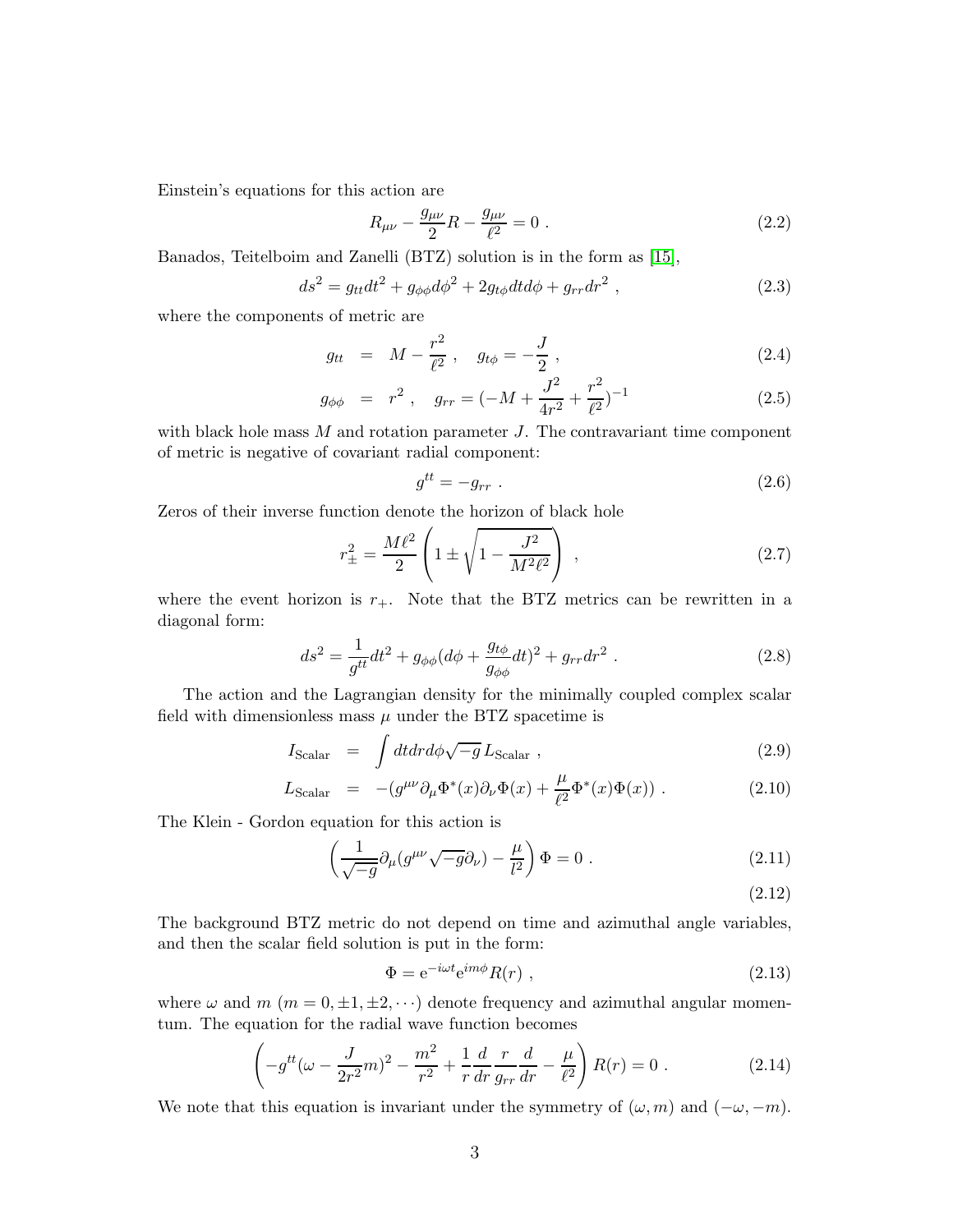### 3 Normal modes and orthonormal relations

We consider the radial wave equation as the eigenvalue equation for the eigenfunction  $R_{\omega,m}$  with eigenvalues  $\omega$  and m:

$$
\Delta_r R(r)_{\omega,m} = \left( g^{tt} (\omega - \Omega_r m)^2 + \frac{m^2}{r^2} + \frac{\mu}{\ell^2} \right) R(r)_{\omega,m} , \qquad (3.1)
$$

where Laplacian and the angular velocity at radial position  $r$  are defined by:

$$
\Delta_r := \frac{1}{r} \frac{d}{dr} \frac{r}{g_{rr}} \frac{d}{dr},
$$
\n
$$
\Omega_r := -\frac{g_{t\phi}}{g_{\phi\phi}} = \frac{g^{t\phi}}{g^{tt}} = \frac{J}{2r^2}.
$$
\n(3.2)

The following two integrations are considered

$$
\int dr \sqrt{-g} R^*_{\omega,m} \Delta_r R_{\omega',m}
$$
\n
$$
= \int dr \sqrt{-g} \left( g^{tt} (\omega' - \Omega_r m)^2 + \frac{m^2}{r^2} + \frac{\mu}{\ell^2} \right) R^*_{\omega,m} R_{\omega',m} ,
$$
\n
$$
\int dr \sqrt{-g} \Delta_r R^*_{\omega,m} R_{\omega',m}
$$
\n(3.3)

$$
= \int dr \sqrt{-g} \left( g^{tt} (\omega - \Omega_r m)^2 + \frac{m^2}{r^2} + \frac{\mu}{\ell^2} \right)^* R^*_{\omega, m} R_{\omega', m} . \tag{3.4}
$$

In cases of vanishing the boundary terms, the difference of these integrations becomes

$$
0 = \int dr \sqrt{-g} \left( -\left( g^{tt} (\omega - \Omega_r m)^2 + \frac{m^2}{r^2} + \frac{\mu}{\ell^2} \right)^* + \left( g^{tt} (\omega' - \Omega_r m)^2 + \frac{m^2}{r^2} + \frac{\mu}{\ell^2} \right) \right)
$$
  
 
$$
\times R^*_{\omega, m} R_{\omega', m}
$$
  
= 
$$
\int dr \sqrt{-g} g_{rr} (\omega^* - \omega') (\omega^* + \omega' - 2\Omega_r m) R^*_{\omega, m} R_{\omega', m} .
$$
 (3.5)

For the case of  $\omega = \omega'$ , this relation shows the reality of eigenvalue  $\omega$ . For the case of  $\omega \neq \omega'$ , this relation shows the orthonormal relations among eigenfunctions:

$$
\int dr \sqrt{-g} \left(-g^{tt}\right) (\omega + \omega' - 2\Omega_r m) R_{\omega,m}^* R_{\omega',m} = \delta_{\omega,\omega'} , \qquad (3.6)
$$

Similarly, we have orthogonal relation for a couple of positive and negative azimuthal angular momentum  $(m, -m)$  as

$$
\int dr \sqrt{-g} \, g^{tt} \left( \omega - \omega' - 2\Omega_r m \right) R_{\omega, m} R_{\omega', -m} = 0 \; . \tag{3.7}
$$

Defining the full eigenfunction with normalization factor  $N_{\omega,m}$ 

$$
f_{\omega,m} := N_{\omega,m} e^{-i\omega t} e^{im\phi} R_{\omega,m} , \qquad (3.8)
$$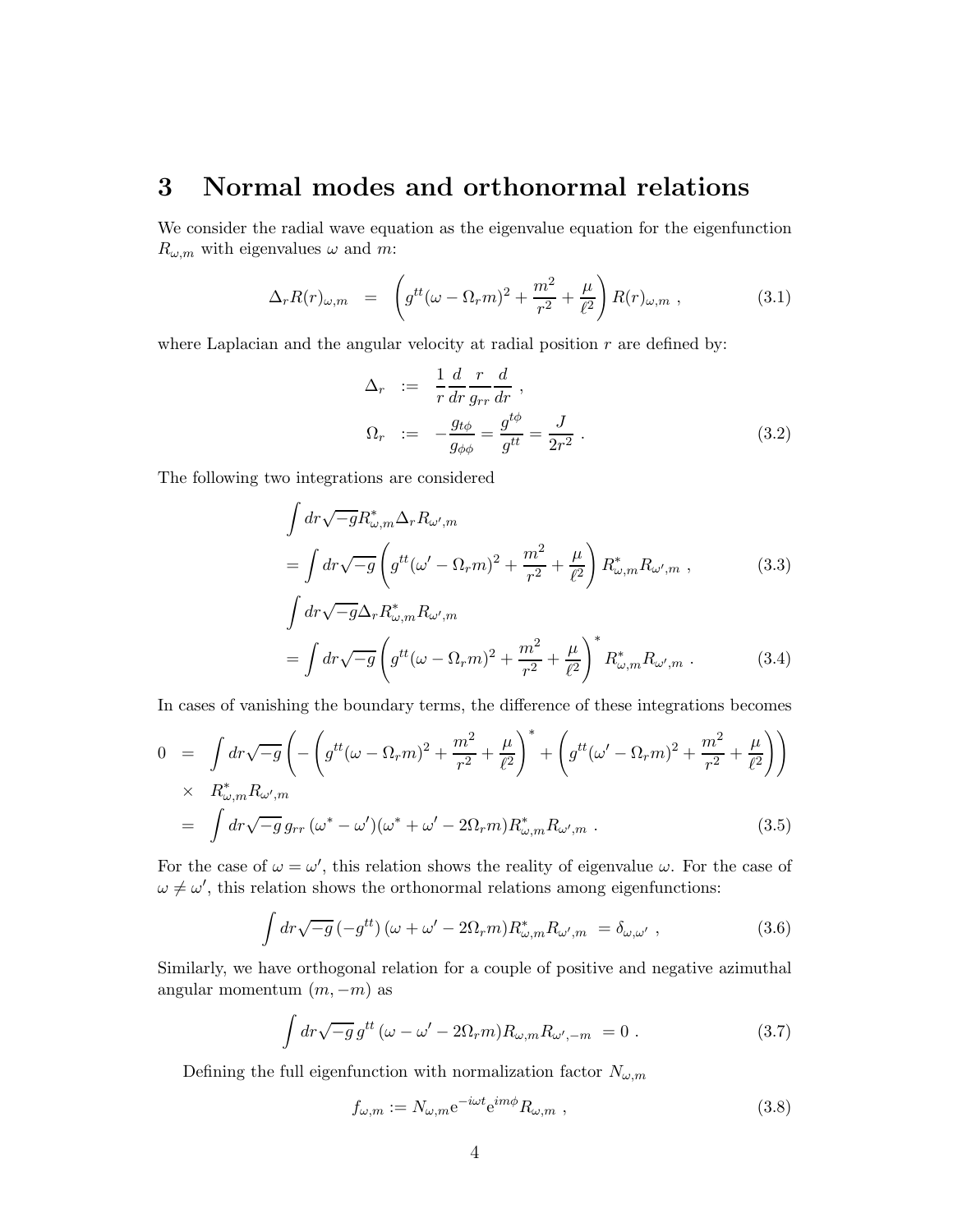we have the full orthonormal relations:

$$
\int_{\Sigma} d\phi dr \sqrt{-g} \left( -g^{tt} \right) \left( \omega + \omega' - 2\Omega_r m \right) f_{\omega,m}^* f_{\omega',m'} = \delta_{\omega,\omega'} \delta_{m,m'} ,
$$
\n
$$
\int_{\Sigma} d\phi dr \sqrt{-g} \left( -g^{tt} \right) \left( \omega - \omega' - 2\Omega_r m \right) f_{\omega,m} f_{\omega',m'} = 0 ,
$$
\n(3.9)

where the integration region  $\Sigma$  denotes  $0 \leq \phi < 2\pi$  and  $r_H \leq r < \infty$ <sup>[1](#page-4-0)</sup>. For more compact notation, the inner products are introduced:

$$
(A,B) := \int_{\Sigma} d\phi dr \sqrt{-g} (-ig^{t\nu}) \left( A^*(x) \partial_{\nu} B(x) - \partial_{\nu} A^*(x) B(x) \right) , \qquad (3.10)
$$

and the general form of orthonormal relations are obtained:

$$
(f_{\omega,m}, f_{\omega',m'}) = -(f_{\omega,m}^*, f_{\omega',m'}^*) = \delta_{\omega,\omega'}\delta_{m,m'}
$$
  

$$
(f_{\omega,m}^*, f_{\omega',m'}) = (f_{\omega,m}, f_{\omega',m'}^*) = 0.
$$
 (3.11)

It should be noted that the orthonormal relations hold for the allowed normal mode region  $0 < \omega - \Omega_r m$ .

### 4 Quantization

We can define the canonical momentum conjugate to scalar field  $\Phi$  as

$$
\Pi := \frac{\partial L_{\text{Scalar}}}{\partial \partial_t \Phi} = -g^{t\nu} \partial_\nu \Phi^\dagger = -g^{tt} (\partial_t \Phi^\dagger + \Omega_r \partial_\phi \Phi^\dagger) , \qquad (4.1)
$$

where † denotes the Hermitian conjugate operation for the quantized fields. We impose the equal time commutation relations among fields and their momenta:

$$
\begin{bmatrix} \Phi(t,r,\phi), \Pi(t,r',\phi') \end{bmatrix} = \frac{i}{\sqrt{-g}} \delta(r-r')\delta(\phi-\phi') ,
$$
  

$$
\begin{bmatrix} \Phi(t,r,\phi)^{\dagger}, \Pi(t,r',\phi')^{\dagger} \end{bmatrix} = \frac{i}{\sqrt{-g}} \delta(r-r')\delta(\phi-\phi') ,
$$
 (4.2)

and others are zero. We make the normal mode expansion for the scalar fields and the conjugate momenta as

$$
\Phi = \sum_{\omega,m} \left( a_{\omega,m} f_{\omega,m} + b_{\omega,m}^{\dagger} f_{\omega,m}^* \right) ,
$$
  
\n
$$
\Pi = -ig^{tt} \sum_{\omega,m} (\omega - \Omega_r m) (a_{\omega,m}^{\dagger} f_{\omega,m}^* - b_{\omega,m} f_{\omega,m}) .
$$
\n(4.3)

<span id="page-4-0"></span><sup>&</sup>lt;sup>1</sup> In order to regularize the divergence on the horizon, the cutoff parameter is introduced in explicit construction of normal mode solutions [\[23\]](#page-10-0). The cutoff parameter plays the similar role in the brick wall model [\[11\]](#page-9-10)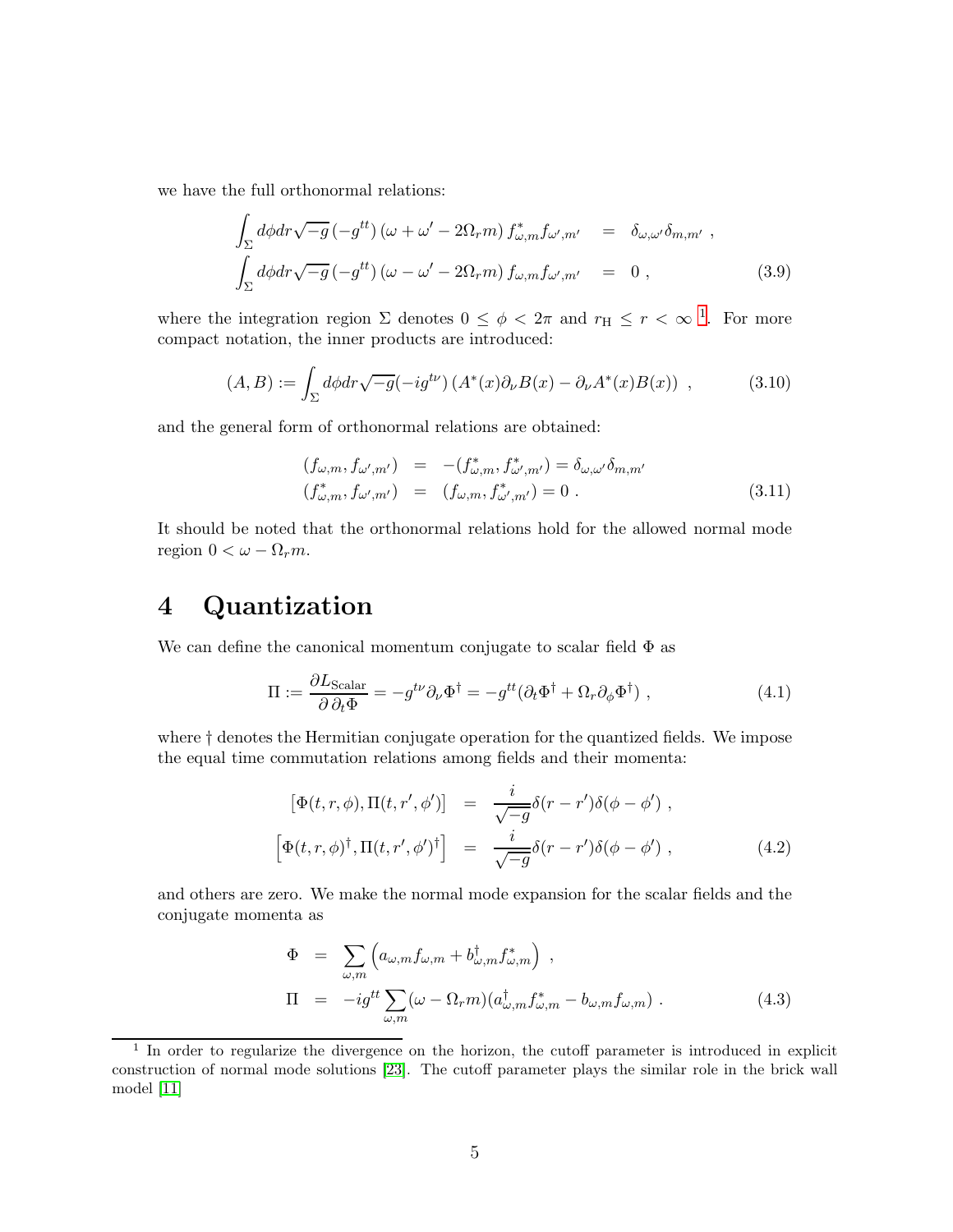Expansion coefficients are inversely expressed by fields and their momenta using the orthonormal relations:

$$
a_{\omega,m} = (f_{\omega,m}, \Phi)
$$
  
\n
$$
= \int_{\Sigma} d\phi dr \sqrt{-g} \left( i f_{t,\omega,m}^*(t, r, \phi) \Pi^{\dagger}(t, r, \phi) -g^{tt}(\omega - \Omega_r m) f_{t,\omega,m}^*(t, r, \phi) \Phi(t, r, \phi) \right) ,
$$
  
\n
$$
b_{\omega,m}^{\dagger} = -(f_{\omega,m}^*, \Phi)
$$
  
\n
$$
= -\int_{\Sigma} d\phi dr \sqrt{-g} \left( i f_{t,\omega,m}(t, r, \phi) \Pi(t, r, \phi) \right) + g^{tt}(\omega - \Omega_r m) f_{t,\omega,m}(t, r, \phi) \Phi(t, r, \phi) \right) .
$$
 (4.4)

Completeness relations are derived from the consistency of normal mode expansions of fields:

$$
\sum_{\omega,m} (-g^{tt})(\omega - \Omega_r m) (f_{\omega,m}(t,r,\phi) f_{\omega,m}(t,r',\phi')^* + f_{\omega,m}(t,r,\phi)^* f_{\omega,m}(t,r',\phi'))
$$
\n
$$
= \frac{1}{\sqrt{-g}} \delta(r-r')\delta(\phi-\phi'),
$$
\n
$$
\sum_{\omega,m} (f_{\omega,m}(t,r,\phi) f_{\omega,m}(t,r',\phi')^* - f_{\omega,m}(t,r,\phi)^* f_{\omega,m}(t,r',\phi')) = 0.
$$
\n(4.5)

The commutation relations between annihilation and creation operators are derived using the completeness relations:

$$
[a_{\omega,m}, a^{\dagger}_{\omega',m'}] = \delta_{\omega,\omega'}\delta_{m,m'} , [b_{\omega,m}, b^{\dagger}_{\omega',m'}] = \delta_{\omega,\omega'}\delta_{m,m'} ,
$$
\n(4.6)

and others are zero.

## 5 Particle number, energy and angular momentum

¿From the symmetry of the action for the scalar filed, conserved particle number, energy and angular momentum are derived and expressed by the creation and annihilation operators.

1. Particle number

¿From the phase translation invariance of the action, particle number current is defined

$$
j^{\mu} = -ig^{\mu\nu}(\Phi^{\dagger}\partial_{\nu}\Phi - \partial_{\nu}\Phi^{\dagger}\Phi) , \qquad (5.1)
$$

which is shown to satisfy the current conservation

$$
j^{\mu}_{;\mu} = 0 \tag{5.2}
$$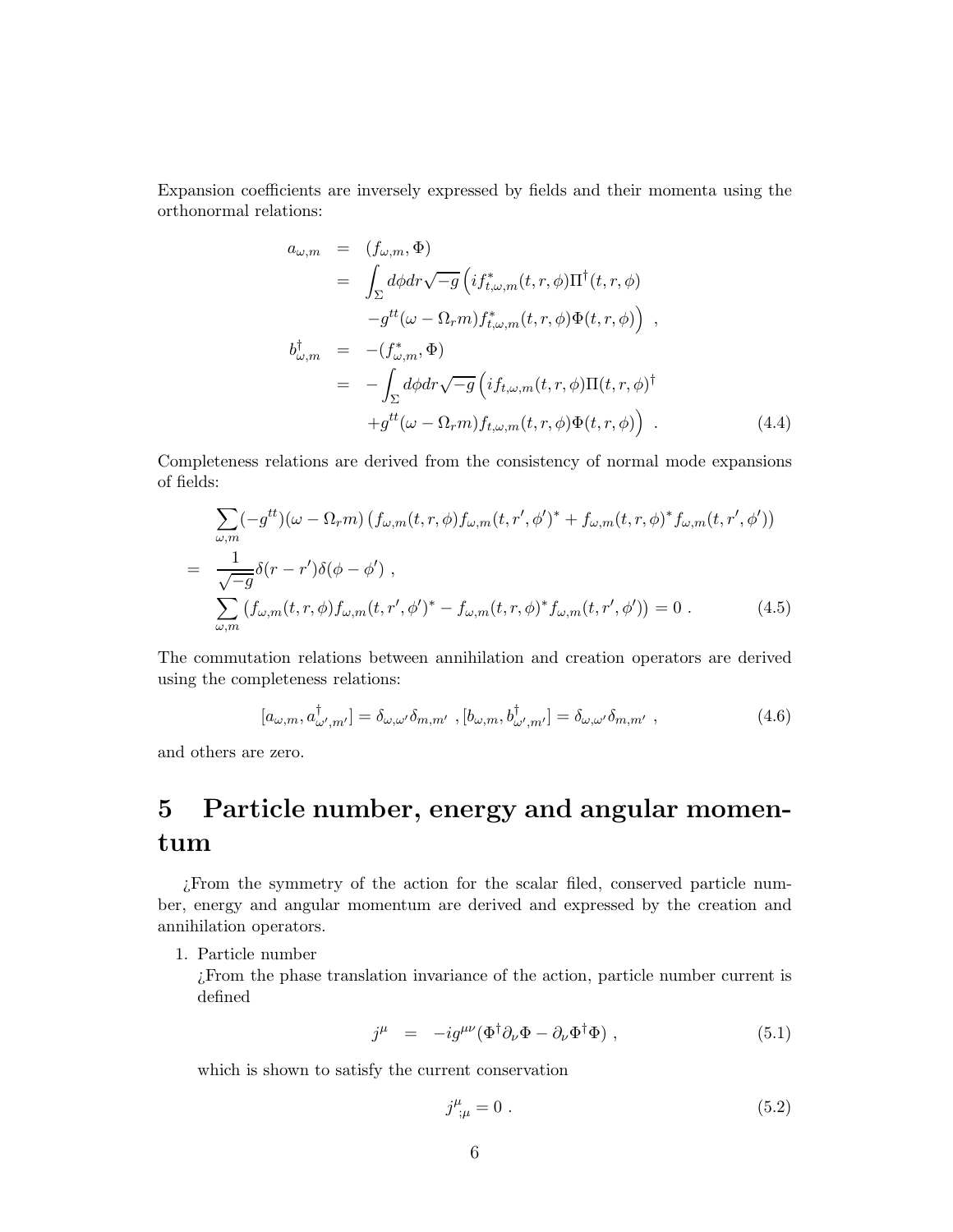The corresponding particle number is

$$
N: = \int_{\Sigma} d\phi dr \sqrt{-g} j^t
$$
  
= 
$$
\int_{\Sigma} d\phi dr \sqrt{-g} (\Pi \Phi - \Phi^{\dagger} \Pi^{\dagger}).
$$
 (5.3)

The particle number is also expressed by the creation and annihilation operators by using normal mode expansion of fields and their momenta

$$
N = \sum_{\omega,m} (a_{\omega,m}^{\dagger} a_{\omega,m} - b_{\omega,m} b_{\omega,m}^{\dagger}). \tag{5.4}
$$

2. Energy and Angular Momentum

Because the metrics don't depend on time and azimuthal angle, two Killing vectors exist

$$
\xi_{(t)}^{\mu} = (1,0,0) \quad , \quad \xi_{(\phi)}^{\mu} = (0,0,1) \quad . \tag{5.5}
$$

Defining the energy-momentum tensor

$$
T_{\mu\nu} = -\frac{2}{\sqrt{-g}} \frac{\delta I_M}{\delta g_{\mu\nu}}
$$
  
=  $\partial_{\mu} \Phi^{\dagger} \partial_{\nu} \Phi + \partial_{\nu} \Phi^{\dagger} \partial_{\mu} \Phi - g_{\mu\nu} (g^{\alpha \beta} \partial_{\alpha} \Phi^{\dagger} \partial_{\beta} \Phi + \frac{\mu}{\ell^2} \Phi^{\dagger} \Phi) ,$  (5.6)

local conservation laws hold for two Killing vectors

$$
(\xi_{(i)}^{\mu}T_{\mu}^{\nu})_{;\nu} = 0 \quad , \quad \text{for} \quad i = t, \phi \; . \tag{5.7}
$$

Corresponding conservative quantities are energy and angular momentum

$$
E = -\int_{\Sigma} d\phi dr \sqrt{-g} \left( \xi_{(t)}^{\mu} T_{\mu}^{t} \right)
$$
  

$$
= \int_{\Sigma} d\phi dr \sqrt{-g} \left( -g^{tt} \Phi_{,t}^{\dagger} \Phi_{,t} + g^{\phi \phi} \Phi_{, \phi}^{\dagger} \Phi_{, \phi} + g^{rr} \Phi_{,r}^{\dagger} \Phi_{,r} \right)
$$
(5.8)

$$
L = \int_{\Sigma} d\phi dr \sqrt{-g} \left( \xi^{\mu}_{(\phi)} T^t_{\mu} \right)
$$
  
= 
$$
\int_{\Sigma} d\phi dr \sqrt{-g} \left( g^{tt} (\Phi^{\dagger}_{,t} \Phi_{,\phi} + \Phi^{\dagger}_{,\phi} \Phi_{,t}) + 2g^{t\phi} \Phi^{\dagger}_{,\phi} \Phi_{,\phi} \right).
$$
 (5.9)

The energy and angular momentum are expressed by the creation and annihilation operators by using normal mode expansion of fields and their momenta

$$
E = \sum_{\omega,m} \omega(a_{\omega,m}^{\dagger} a_{\omega,m} + b_{\omega,m} b_{\omega,m}^{\dagger}), \qquad (5.10)
$$

$$
L = \sum_{\omega,m} m(a_{\omega,m}^\dagger a_{\omega,m} + b_{\omega,m} b_{\omega,m}^\dagger).
$$
 (5.11)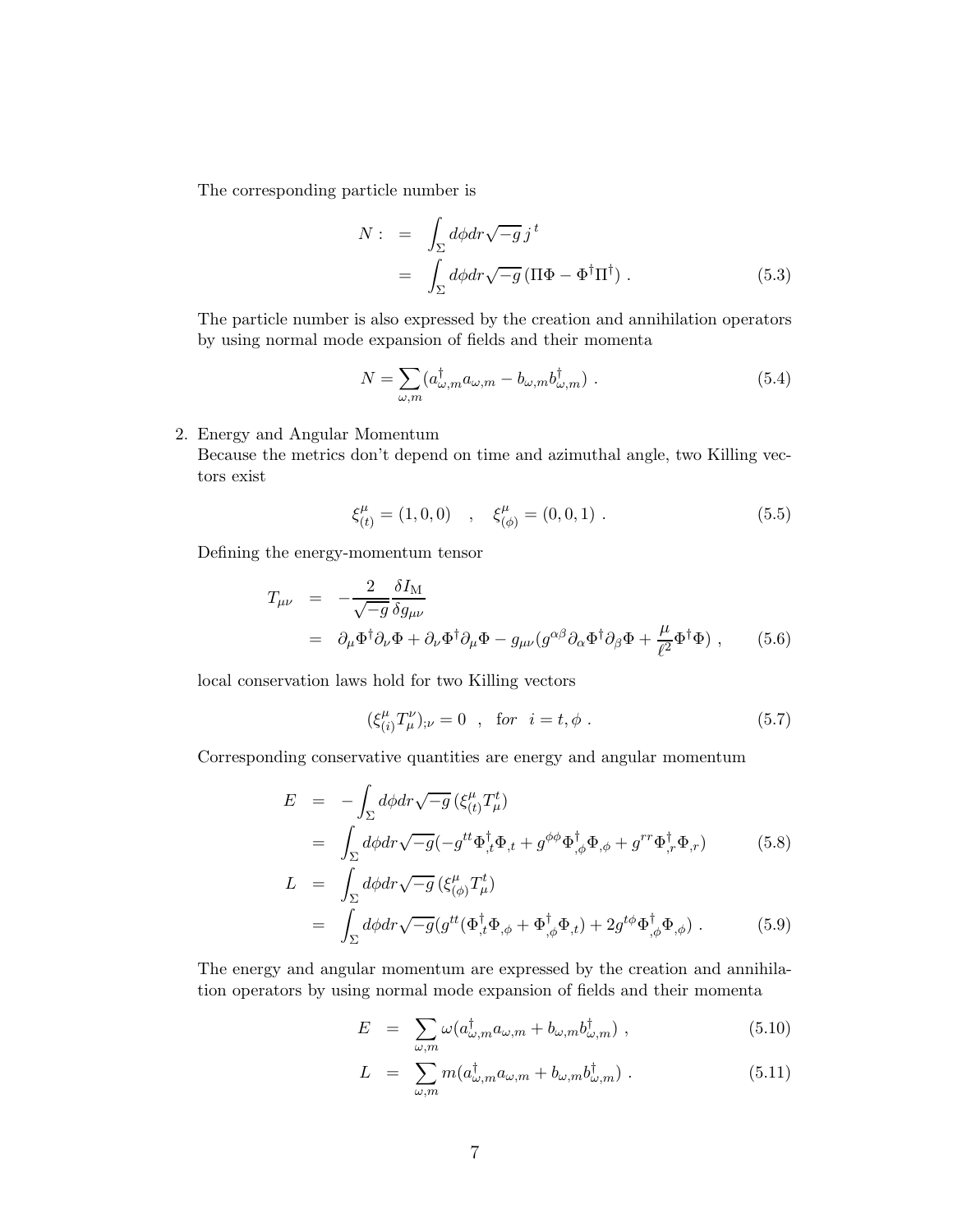The effective energy, which is the energy taking into the rotation effect on the horizon, is expressed as

<span id="page-7-1"></span>
$$
E - \Omega_{\rm H} L = \sum_{\omega,m} (\omega - \Omega_{\rm H} m) (a_{\omega,m}^{\dagger} a_{\omega,m} + b_{\omega,m} b_{\omega,m}^{\dagger}), \qquad (5.12)
$$

where  $\Omega_{\rm H} = J/2r_+^2$  is the angular velocity on the horizon. The effective energy is positive definite for the allowed normal mode region  $0 < \omega - \Omega_{\rm H} m$  except for the zero point energy.

### 6 No zero mode theorem

In this section, we consider the zero mode eigenstates, which are defined as the stats of  $0 = \omega - \Omega_H m$  with  $-\infty < m < \infty$ . We will show that they do not exist and the allowed normal mode region is  $0 < \omega - \Omega_H m$ . We also show that the statistical mechanics for the Hartle-Hawking state is defined well for BTZ black hole spacetime. We impose Dirichlet or Neumann boundary condition at horizon and Dirichlet boundary condition at infinity because spacetime is anti-de Sitter.

**Statement 1.** Eigenfunction of normal mode for  $\omega = m = 0$  does not exist.

**Proof** General radial eigenfunction of normal mode for  $\omega = m = 0$  is obtained solving the radial wave equation in case of massless scalar fields  $\mu = 0$  as

<span id="page-7-0"></span>
$$
R_{o,o} = c_1 \ln \left( \frac{r^2 - r_+^2}{r^2 - r_-^2} \right) + c_2 , \qquad (6.1)
$$

where  $c_1, c_2$  are integration constants. This solution cannot satisfy both of the boundary conditions at horizon and infinity.

- Statement 2. (No zero mode theorem) Eigenfunctions of normal modes for  $0 = \omega - \Omega_{\rm H} m$  don't exist.
- **Proof** The radial eigenfunctions of normal mode for  $0 = \omega \Omega_H m$  satisfying the boundary condition at infinity is obtained by the hypergeometric function as

$$
R_{\omega(=\Omega_{\rm H}m),m} = \left(\frac{r_+^2 - r_-^2}{r^2 - r_-^2}\right)^b \frac{1}{\Gamma(2b)} F(b - ic, b + ic, 2b; \frac{r_+^2 - r_-^2}{r^2 - r_-^2})\,,\qquad(6.2)
$$

where parameters are

$$
b = \frac{1 + \sqrt{1 + \mu}}{2} , \quad c = \frac{\ell m}{2r_+} . \tag{6.3}
$$

This solution also cannot satisfy the boundary condition at horizon. Note that the solution reduces the first term in eq. [\(6.1\)](#page-7-0) for  $\omega = m = \mu = 0$ .

**Stament 3.** The allowed physical normal mode region is  $0 < \omega - \Omega_H m$  with  $-\infty < m < \infty$ .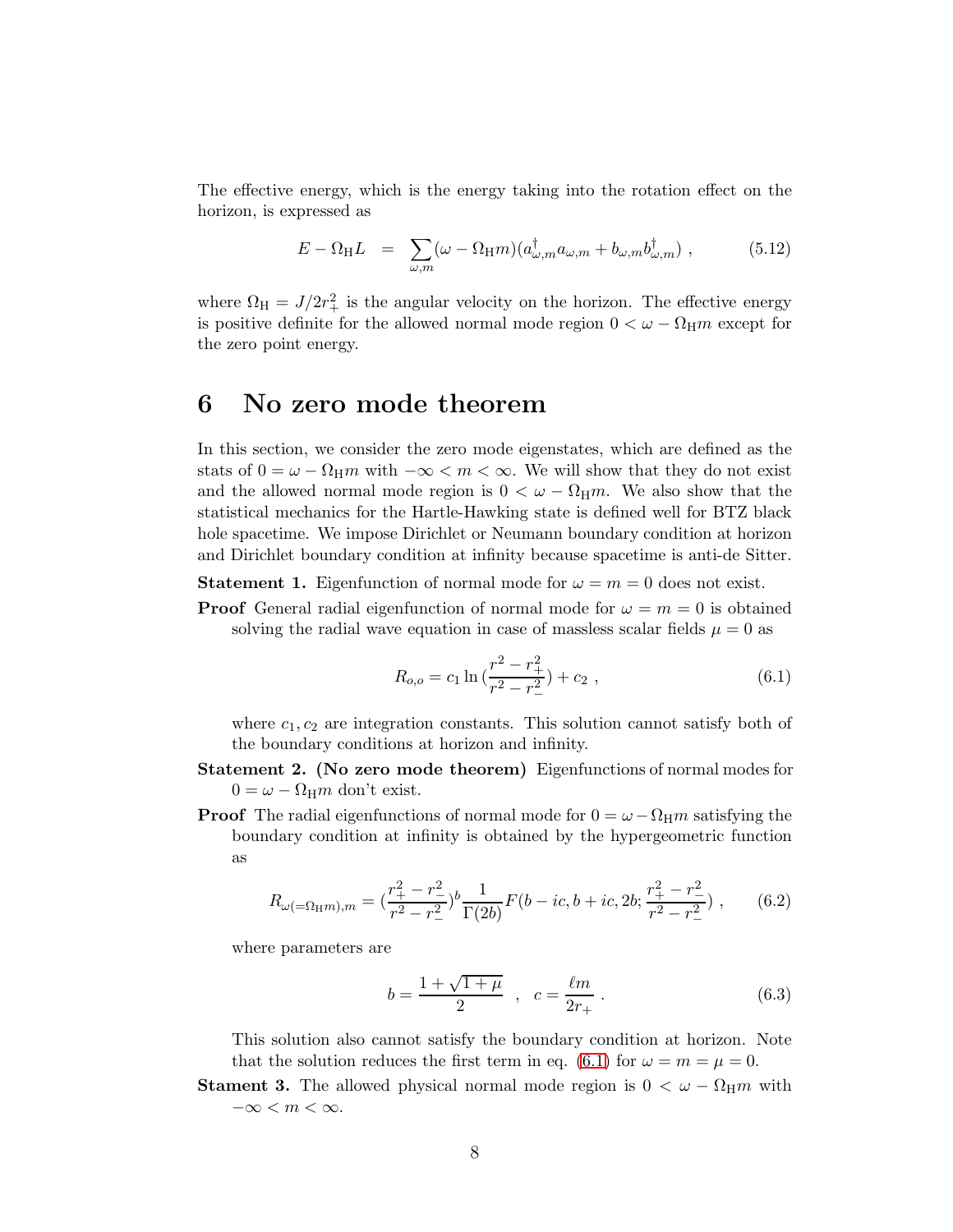**Proof** First remark that the allowed physical normal mode region is  $0 < \omega$  with  $-\infty < m < \infty$  for the case of no rotation  $J = 0$ . We assume that the normal mode is analytic for rotation parameter J. After switching on the rotation  $J \neq 0$ , the allowed physical normal mode region shifts from  $0 < \omega$ to  $0 < \omega - \Omega_{\rm H} m$  because normal modes cannot across each other.

It should be noted that the mode of  $0 = \omega - \Omega_H m$  is a special mode in the sense that it is the unique solution which satisfies the Dirichlet boundary condition at infinity but deverges at horizon. As a consequence, normal modes are devided into two regions: one region is  $0 < \omega - \Omega_H m$  with  $-\infty <$  $m < \infty$  and the other region is  $0 > \omega - \Omega_H m$  with  $-\infty < m < \infty$  devided by the zero mode. We can confirm this result by the explicit construction of the normal mode eigenfunctions [\[23\]](#page-10-0).

- Statement 4. Statistical mechanics for the scalar fields around BTZ black hole spacetime is well-defined.
- **Proof** The allowed region for the total effective energy becomes  $0 < E \Omega_H L$ from the expression in eq. [\(5.12\)](#page-7-1). Then the Boltzmann factors and then the partition function taking account of rotating effect by Hartle and Hawking [\[24\]](#page-10-1) become well-defined:

$$
Z = \text{Tr} \, \exp(-\beta_{\text{H}}(E - \Omega_{\text{H}}L)) \,, \tag{6.4}
$$

where trace is taken for occupation numbers of scalar particles and  $\beta_H$  denotes the inverse of Hawking temperature [\[8\]](#page-9-7).

### 7 Summary

We have investigated normal modes of scalar fields around BTZ black hole spacetime with the Dirichlet or Neumann boundary condition at horizon and convergence to zero at infinity. Orthonormal relations and completeness relations for normal mode eigenfunctions are derived. Using these relations, conserved charge, energy and angular momentum are expressed by creation and annihilation operators of scalar particles. Zero modes of  $0 = \omega - \Omega_H m$  are shown not to exist and the allowed normal mode region is shown to be  $0 < \omega - \Omega_H m$ . ¿From the allowed normal mode region, the total effective energy should be positive;  $0 < E - \Omega_H L$ , which guarantees the Boltzmann factors for the rotating black holes to be welldefined. This fact shows that the super-radiance does not occur for BTZ black hole spacetime and is consistent with the negative value of the imaginary part for quasinormal frequency [\[22\]](#page-9-21).

We can extend our result of  $(2+1)$  dimensional BTZ black hole spacetime to  $(3+1)$ or more higher dimensional rotating black hole spacetime, which will help for the deeper understanding of scalar field entropy around the rotating black holes [\[25\]](#page-10-2). We also try to study the relation between our method and the treatment of the conformal field theory, which is developed extensively in view of exact AdS/CFT correspondence in BTZ spacetime [\[26,](#page-10-3) [27,](#page-10-4) [28,](#page-10-5) [29\]](#page-10-6).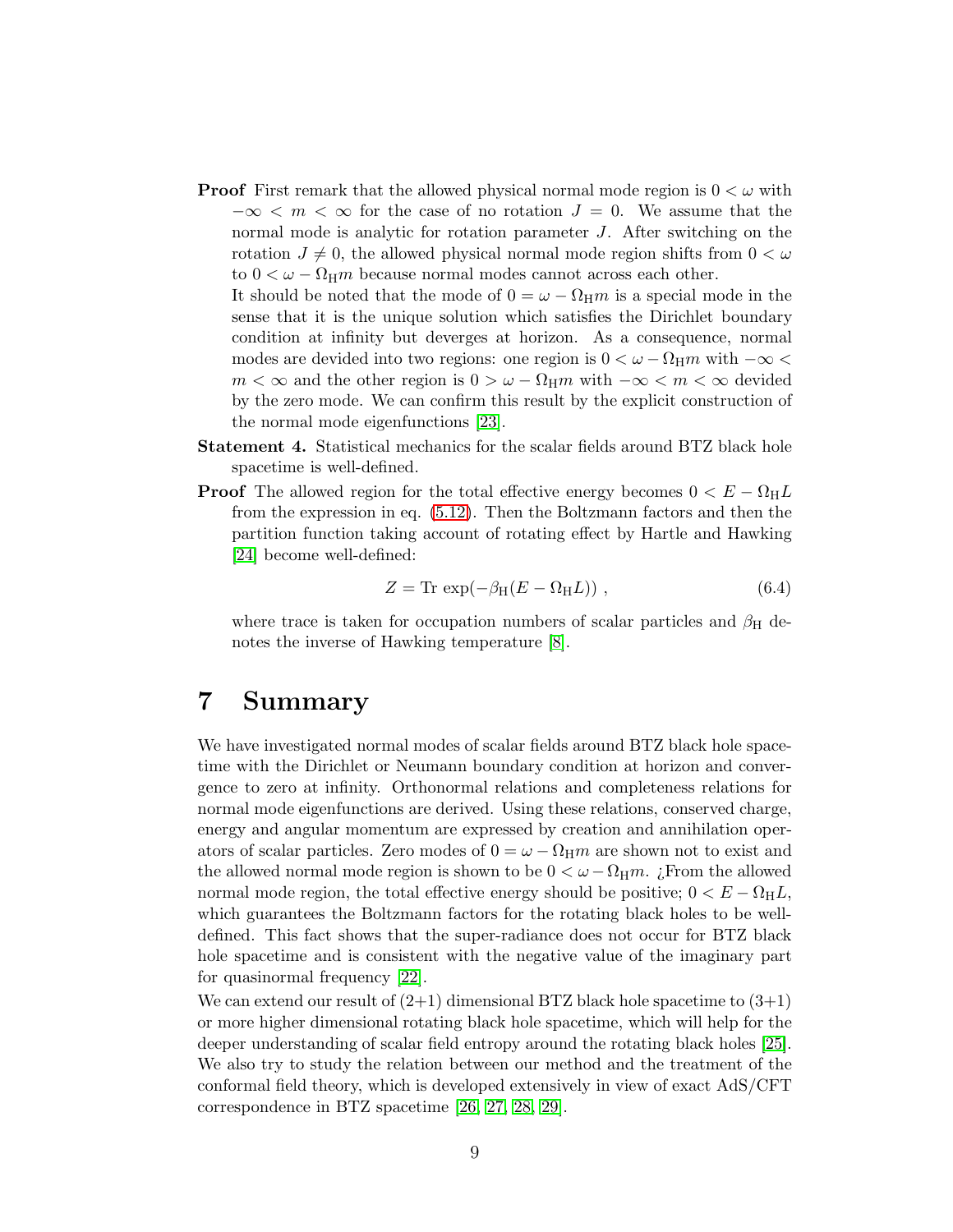### Acknowledgements

One of authors (M.Kenmoku) would like to thank Professor Gupta Kumar for comments about the boundary condition for orthogonality of normal modes.

### <span id="page-9-0"></span>References

- <span id="page-9-1"></span>[1] A. Eckart and R. Genzel, Nature 383 (1996) 415.
- <span id="page-9-2"></span>[2] J.R. Harrnstein et al., Nature 400 (1999) 539.
- <span id="page-9-3"></span>[3] R.C. Myers and M.J.Perry, Ann. Phys. (Berlin) 172 (1986) 304.
- [4] G.W. Gibbons, H. Lu, D.N. Page and C.N. Pope, J. Geom. Phys. 54 (2004) 49; G.W. Gibbons, M.J. Perry and C.N. Pope, Class. Quant. Grav. 22 (2005) 1503.
- <span id="page-9-5"></span><span id="page-9-4"></span>[5] W. Chen, H. Lu and C.N. Pope, Class. Quant. Grav. 23 (2006) 5323.
- <span id="page-9-6"></span>[6] J.D. Bekenstein, Phys. Rev. **D7** (1973) 2333.
- <span id="page-9-7"></span>[7] M. Bardeen, B. Carter and S.W. Hawking, Comm. Math. Phys. 31 (1973) 161.
- <span id="page-9-8"></span>[8] S.W. Hawking, Comm. Math. Phys.43 (1975) 199.
- [9] N.D. Birrell and P.C.W. Davies, "Quantum Fields in Curved Space", Cambridge University Press (1982).
- <span id="page-9-10"></span><span id="page-9-9"></span>[10] A. Strominger and C. Vafa, Phys. Lett. B379 (1996) 99.
- <span id="page-9-11"></span>[11] G. 't Hooft, Nucl. Phys. B256 (1985) 727.
- [12] J.M. Bardeen, W.H. Press and S.A. Teukolsky, Astrophys. J. 178 (1972) 347; S.A. Teukolsky and W.H. Press, Astrophys. J. 193 (1974) 443; W.H. Press and S.A. Teukolsky, Nature 238 (1972) 211.
- <span id="page-9-12"></span>[13] V. Cardoro, O.J.C. Dias, J.P.S. Lemos and S. Yoshida, Phys.Rev. D70 (2004) 044039.
- <span id="page-9-14"></span><span id="page-9-13"></span>[14] S. Mukohyama, Phys. Rev. D61 (2000) 124021.
- <span id="page-9-15"></span>[15] M. Bañados, C. Teitelboim and J. Zanelli, Phys. Rev. Lett. 69 (1992) 1849.
- <span id="page-9-16"></span>[16] I. Ichinose and Y. Satoh, Nucl. Phys. 447 (1995) 340.
- <span id="page-9-17"></span>[17] S.-W. Kim, W.T. Kim, Y.-J. Park and H. Shin, Phys. Lett. B392 (1997) 311.
- [18] L. Fatibene, M. Ferraris, M. Fracaviglia and M. Raiteri, Phys. Rev. D60 (1999) 124012.
- <span id="page-9-19"></span><span id="page-9-18"></span>[19] J. Ho and G. Kang, Phys. Lett. B445 (1998) 27.
- [20] M. Kenmoku, K. Ishimoto, K.K. Nandi and K. Shigemoto, Phys.Rev. D73 (2006) 064004.
- <span id="page-9-21"></span><span id="page-9-20"></span>[21] M. Kenmoku and Y. Kobayashi, Class.Quant.Grav. 23 (2006) 6257-6274.
- [22] D. Birmingham, Phys.Rev. D64 (2001) 064024.